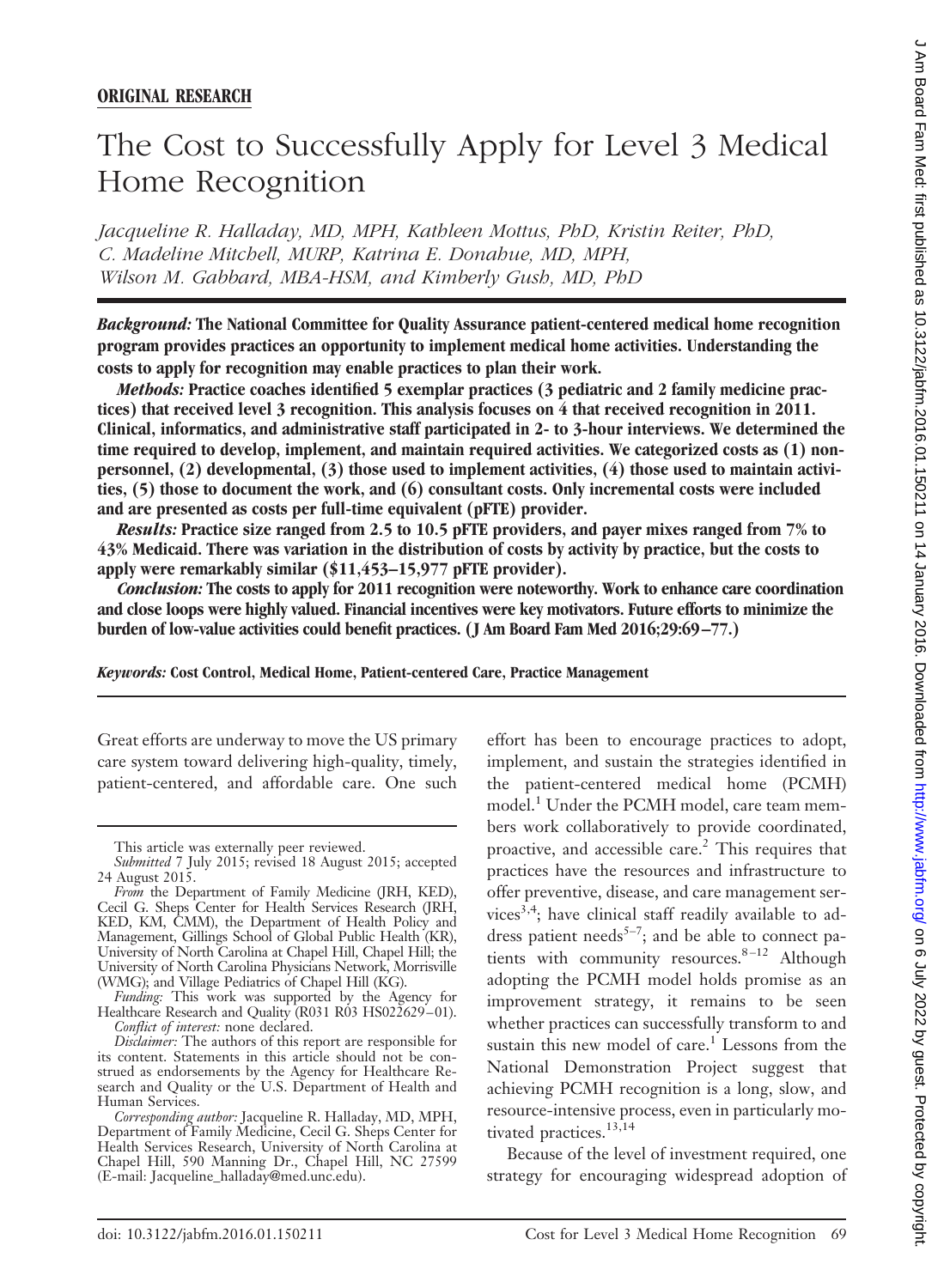the PCMH model has been to offer practices formal recognition as a PCMH by the National Committee for Quality Assurance (NCQA).<sup>15</sup> This recognition allows practices to publicly promote their status, which may bolster their reputation in the community and, in some cases, garner enhanced reimbursements from payers. To apply for recognition, however, practice staff and administrators need to understand the PCMH standards and application requirements. They may also need to develop and implement new policies and engage in multiple activities that draw on human and other resources.

Several studies have attempted to identify the costs associated with transformation to a PCMH; however, we were unable to find any that measured the practice-level cost of developing and submitting a formal application to the NCQA.<sup>16,17</sup> This study attempts to fill that gap by using an activitybased approach to identify the costs incurred by primary care practices in applying for and being recognized by the NCQA as a level 3 PCMH.

#### **Methods**

#### *Practice Recruitment*

Following an approach developed in a previous study, $18$  we consulted with practice coaches from the North Carolina Area Health Education Center's Practice Support Program to identify primary care practices that had achieved level 3 PCMH recognition, defined as a score of 85 to 100 points and receiving credit for all 6 must-pass elements. We asked coaches to recommend 5 exemplar practices that used internal clinical and administrative staff members to complete the majority of the work required to apply for PCMH recognition (vs relying on the work of people external to the practice). We invited 3 pediatric and 2 family medicine practices, all of which agreed to participate.

#### *Data Collection*

Starting with instruments used in prior studies of practice-level costs of quality improvement,  $16,19$  we developed an in-person survey tool to collect the costs of completing the activities listed in the 2011 PCMH "Survey Tool" application.<sup>20</sup> Our tool followed the structure of the 2011 standards application, in which specific activities, called "factors," are grouped into "elements," which are further assembled into 6 overarching PCMH "standards."

Before primary data collection, we contacted the leaders of each practice to identify all practice members who worked on the PCMH application and arranged for group key informant interviews. We also examined completed PCMH applications and NCQA scoring sheets to tailor our interviews.

Between March and November 2014 we conducted on-site, in-person interviews during which informants provided estimates of the time (in minutes) required to complete each factor. Interviews took 2 to 3 hours to complete and included practice administrators, informatics staff, and office staff representing numerous organizational roles.

We also collected information about nonpersonnel expenses such as application fees, software purchases, or website changes that were needed to fulfill the requirements. Because our focus was on incremental costs, we included only new information technology costs that were incurred specifically to meet PCMH application requirements. For practice organizations that may have submitted an application for  $>1$  practice, we used expenses attributed to the single practice. Finally, we asked practices to identify high-value activities, defined as those deemed to improve the quality and experience of care.

After piloting the data collection tool in the first practice, we recognized the need to categorize personnel costs further, beyond the factor-elementstandard structure. Thus, for the subsequent interviews, we also obtained time estimates relating to (1) development phase costs (one-time staffing costs required to develop new processes); (2) implementation phase costs (staffing costs required to implement new processes); (3) maintenance phase costs (staffing costs to maintain new activities after the application was submitted); (4) costs specific to preparing documents for the application submission; and (5) costs to support an external practice coach or consultant. Table 1 describes our final cost categories and includes examples. Costs for the development and implementation phases, as well as document preparation and external assistance, were accrued from the decision-to-apply date to the application submission date. Maintenance costs were annualized and included costs that applied to activities that continued after the applications were submitted and were still ongoing at the time of the respective interviews.

Two investigators and one research assistant attended each interview; all recorded reported time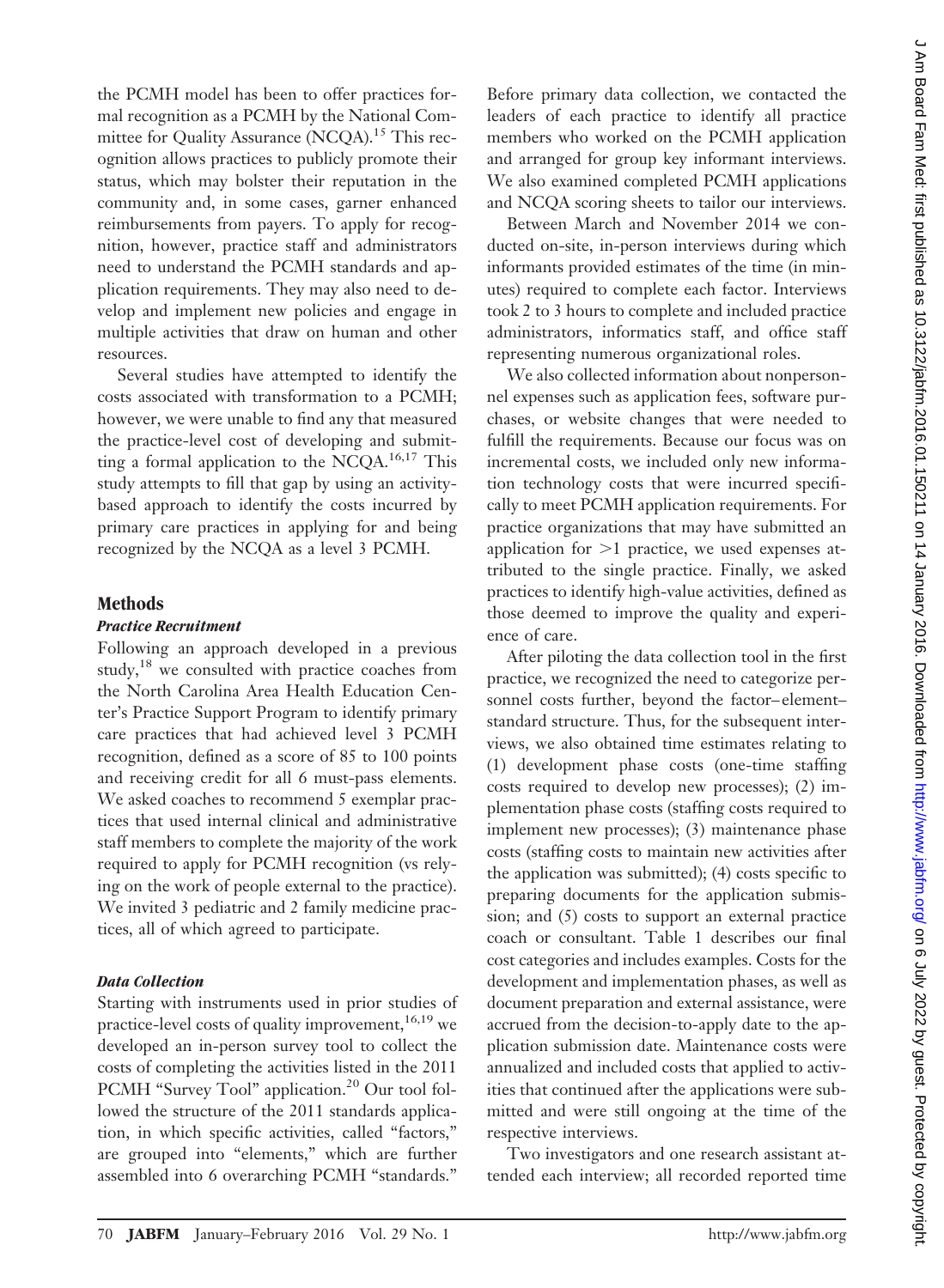| J Am Board Fam Mec: first published as 10.3122/jabfm.2016.01.150211 on 14 January 2016. Downloaded from ht |
|------------------------------------------------------------------------------------------------------------|
|                                                                                                            |
|                                                                                                            |
|                                                                                                            |
|                                                                                                            |
|                                                                                                            |
|                                                                                                            |
|                                                                                                            |
|                                                                                                            |
|                                                                                                            |
|                                                                                                            |
|                                                                                                            |
|                                                                                                            |
|                                                                                                            |
|                                                                                                            |
|                                                                                                            |
| こと りこり りょう けいけい とうり                                                                                        |
|                                                                                                            |
|                                                                                                            |
|                                                                                                            |
|                                                                                                            |
|                                                                                                            |
|                                                                                                            |
|                                                                                                            |
|                                                                                                            |

| Category                         | Definition                                                                    | Examples                                                                                                                                                                                                                                                                                                |
|----------------------------------|-------------------------------------------------------------------------------|---------------------------------------------------------------------------------------------------------------------------------------------------------------------------------------------------------------------------------------------------------------------------------------------------------|
| Nonpersonnel costs               | Expenses to cover supplies and other fees not<br>related to staff time        | Application fees, website updates, software<br>purchases (eg, Adobe Acrobat, patient<br>satisfaction survey software)                                                                                                                                                                                   |
| Development phase                | Staff time required to develop new PCMH<br>processes                          | Developing new report in EHR, creating<br>or writing policies or job descriptions,<br>creating new documents or procedures                                                                                                                                                                              |
| Implementation phase             | Staff time required for implementing new<br>processes                         | Staff training, incorporating new process<br>such as previsit prevention planning;<br>medication reconciliation; standing<br>orders for flu vaccines, labs, etc.; quality<br>improvement meetings; conducting<br>patient satisfaction surveys; providing<br>enhanced or new care management<br>services |
| Maintenance phase                | Staff time required to maintain new activities<br>after application submitted | Logging after hours patient calls, care<br>management visits, quality improvement<br>meetings                                                                                                                                                                                                           |
| Application document preparation | Time required to create application<br>documents such as screenshots          | Taking screenshots to provide evidence of<br>activities, redacting patient health<br>information from examples, annotating<br>to demonstrate compliance with<br>requirements                                                                                                                            |
| External consultant              | Services provided by staff not on the practice<br>payroll                     | Consultant time to complete chart review<br>workbook, coach time guiding practice<br>through the NCQA application process                                                                                                                                                                               |

**Table 1. Patient-centered Medical Home Cost Categories: Making Practice Changes and Applying to the National Committee for Quality Assurance for Patient-centered Medical Home Recognition**

EHR, electronic health record; NCQA, National Committee for Quality Assurance; PCMH, patient-centered medical home.

estimates by role and cost category. Following the first 2 interviews, 2 different team members separately entered the information into the data collection tool, then all 3 team members met to discuss the process and to reach consensus on time allocations by role and category. Once the team was comfortable with the process, one individual would enter the data, but the team continued to meet to discuss uncertainties and to reach consensus on final time allocations. The interviews were digitally recorded and transcribed, and the final data were cross-checked with these resources to ensure accuracy.

## *Cost Calculations*

To calculate cost estimates, we converted time estimates from minutes to hours and multiplied these estimates by 2012 mean US hourly salaries (per the National Compensation Survey), $^{21}$  because this is the year that the work commenced first among the study practices. In cases where the roles of individuals did not match roles as defined in this national data source, we used actual salaries (this occurred primarily for personnel with both clinical degrees and significant informatics expertise). Consistent

with cost reports provided by the Medical Group Management Association,<sup>22</sup> these cost estimates were converted to cost per full-time equivalent (FTE) provider; providers were defined as physician assistants (PAs), doctors of osteopathy (DOs), doctors of medicine (MDs), or nurse practitioners (NPs).

This research was submitted to the nonmedical institutional review board at the University of North Carolina at Chapel Hill and was deemed exempt.

# **Results**

Five practices were included in the study; 1 practice received PCMH recognition under the 2008 NCQA criteria, whereas the others were recognized under 2011 criteria. Because of notable differences in the required activities, the results presented in this article are limited to the 4 practices using 2011 criteria. Practice characteristics are presented in Table 2. Three of the practices were pediatric clinics and 1 was a family medicine clinic. Two of the pediatric practices (2 and 3) were from the coastal region of North Carolina, and the fam-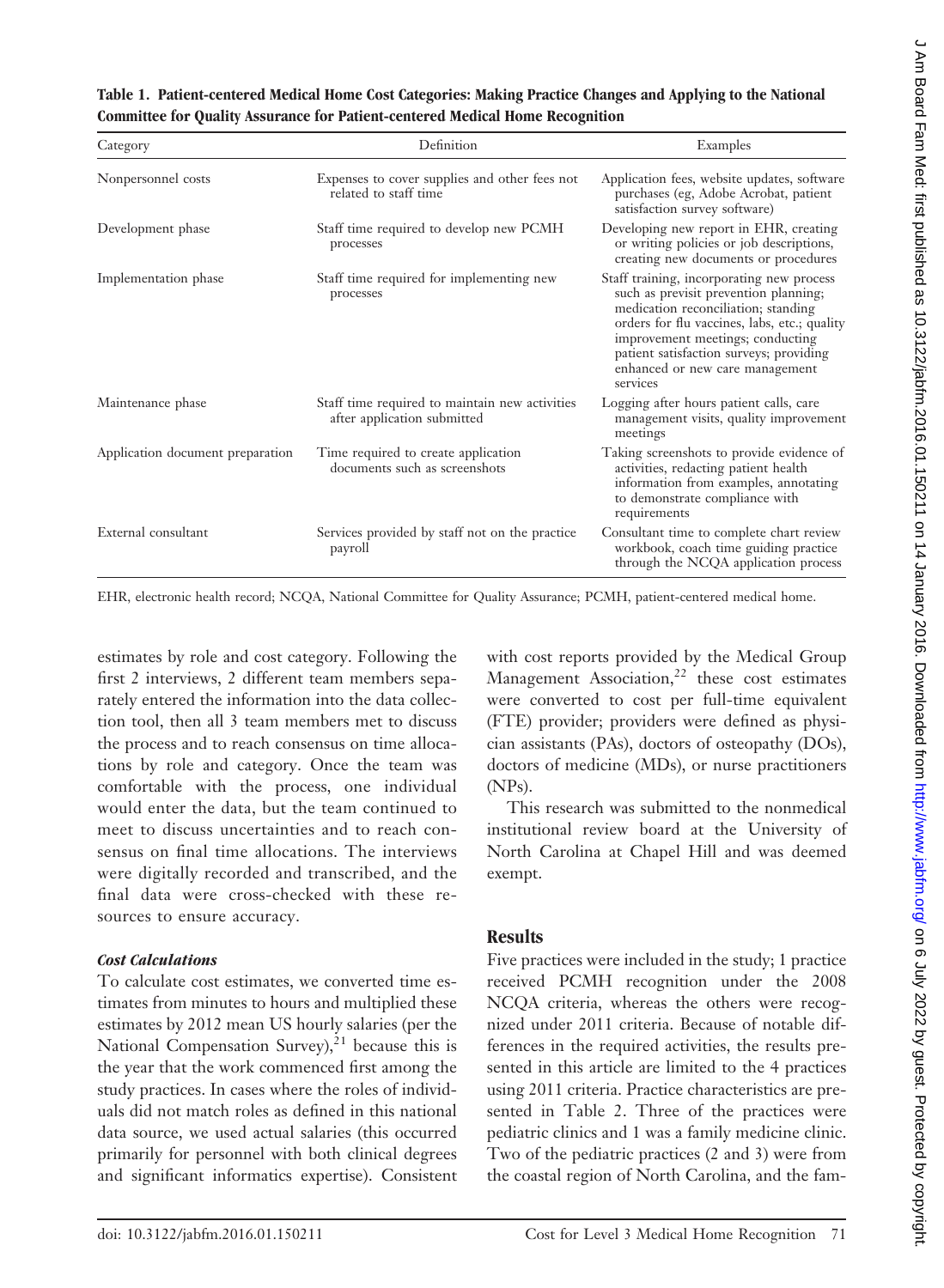| Table 2. Practice Demographics for 4 North Carolina Primary Care Practices Receiving Patient-centered Medical |
|---------------------------------------------------------------------------------------------------------------|
| Home Recognition in 2013 or 2014 via the National Committee for Quality Assurance 2011 Patient-centered       |
| Medical Home Standards*                                                                                       |

| Practice ID             | Provider<br>$FTEs^{\dagger}$ | Patient visits/<br>year (n) | Medicaid<br>(%) | Uninsured<br>$(\%)$ | Commercial<br>Insurance $(\%)$ | Nonwhite<br>Patients (%) | Date of PCMH<br>Level 3<br>Recognition | Study Interview<br>Dates |
|-------------------------|------------------------------|-----------------------------|-----------------|---------------------|--------------------------------|--------------------------|----------------------------------------|--------------------------|
| 1 (Pediatrics)          | 2.5                          | 4,477                       |                 |                     | 88                             | 21                       | December 2013                          | March 2014               |
| 2 (Pediatrics)          | 10.5                         | 39,172                      | 43              | 0.3                 | 57                             | 53                       | January 2014                           | May 2014                 |
| 3 (Pediatrics)          | 3.5                          | 12,813                      | 30              |                     | 65                             | 19                       | <b>July 2014</b>                       | August 2014              |
| 4 (Family)<br>medicine) | 4                            | 15.094                      | 15              | 10                  | 55                             | 35                       | <b>July 2014</b>                       | November<br>2014         |

\*Patient-centered medical home (PCMH) 2011 standards were released in the spring of 2011; the 2014 standards, in the spring of 2014. Depending on a practice's start date and initial PCMH level attained, practices could be working on 2011 standards up until 2018.

† Includes medical doctors, doctors of osteopathy, nurse practitioners, and physician assistants. FTE, full-time equivalent.

ily practice and remaining pediatric practice (1 and 4) were from the central region. Practices 2 and 4 were part of larger practice organizations, whereas practices 1 and 3 were independent practices. Approximately 55% to 88% of patients were covered by commercial/private health insurance, whereas the percentage of patients with Medicaid ranged from 7% to 43%.

The costs per provider of applying for PCMH recognition are shown in Table 3. These costs ranged from \$11,453 to \$15,997 per FTE provider and reflected the costs of new work required to implement key activities for PCMH recognition and to prepare the application. Interestingly, although the total costs per FTE provider were remarkably similar, there was substantial variation

among the 4 practices in the activities that drove the costs. These differences are most likely related to the differences in patient populations (pediatric vs family medicine patients) and/or differences in the extent to which certain activities had already been developed in the respective settings. For example, the costs to provide enhanced care services were much higher in the family medicine practice compared with the pediatric practices. This is likely because of the difference in the burden of chronic disease among the adult versus the pediatric population. By contrast, the costs of developing new policies and processes were higher in the pediatric practices because many of these job descriptions and office policies needed to be created anew.

|  |  | Table 3. Costs of Patient-centered Medical Home Recognition via 2011 Standards among 4 Practices |
|--|--|--------------------------------------------------------------------------------------------------|
|  |  |                                                                                                  |

| Practice                |                                                 | Costs By Category (\$)                                                  |                                                                                        |                                                              |                                               |                                                                                  |  |  |  |  |  |
|-------------------------|-------------------------------------------------|-------------------------------------------------------------------------|----------------------------------------------------------------------------------------|--------------------------------------------------------------|-----------------------------------------------|----------------------------------------------------------------------------------|--|--|--|--|--|
|                         | Nonstaff*<br>(Application<br>Fees.<br>Supplies) | Development Phase*<br>(Creating New<br>Processes, Reports,<br>Policies) | Implementation<br>Phase*<br>(Providing)<br>Enhanced Care<br>$S$ ervices <sup>†</sup> ) | Application<br>Document<br>$Prep^{*+}$<br>(Screen)<br>Shots) | <b>Total Costs</b><br>to Apply* $\mathcal{S}$ | Maintenance Phase<br>(Ongoing Costs<br>for Staff and<br>Supplies),<br>Annualized |  |  |  |  |  |
| 1 (Pediatrics)          | 696                                             | 9,294                                                                   | 2,606                                                                                  | 975                                                          | 13,571                                        | 10,151                                                                           |  |  |  |  |  |
| 2 (Pediatrics)          | 419                                             | 7,249                                                                   | 3,649                                                                                  | 137                                                          | 11,453                                        | 7,789                                                                            |  |  |  |  |  |
| 3 (Pediatrics)          | 554                                             | 8,643                                                                   | 3,487                                                                                  | 846                                                          | 13,531                                        | $\Omega$                                                                         |  |  |  |  |  |
| 4 (Family)<br>medicine) | 131                                             | 3,275                                                                   | 12,269                                                                                 | 303                                                          | 15,977                                        | 23,494                                                                           |  |  |  |  |  |

Costs are expressed as per full-time provider (nurse practitioner/physician assistant/DO/MD).

\*Costs accrued from decision date to apply for patient-centered medical home status to application date. The time interval for the activities listed before the maintenance phase ranged from 9 to 18 months in this sample of practices.

† Includes both new hires and enhanced activities and training for existing staff.

‡ Does *not* include staff time dedicated to uploading and sending application to the National Committee for Quality Assurance. § Does not include practice level consultation costs listed in Table 4.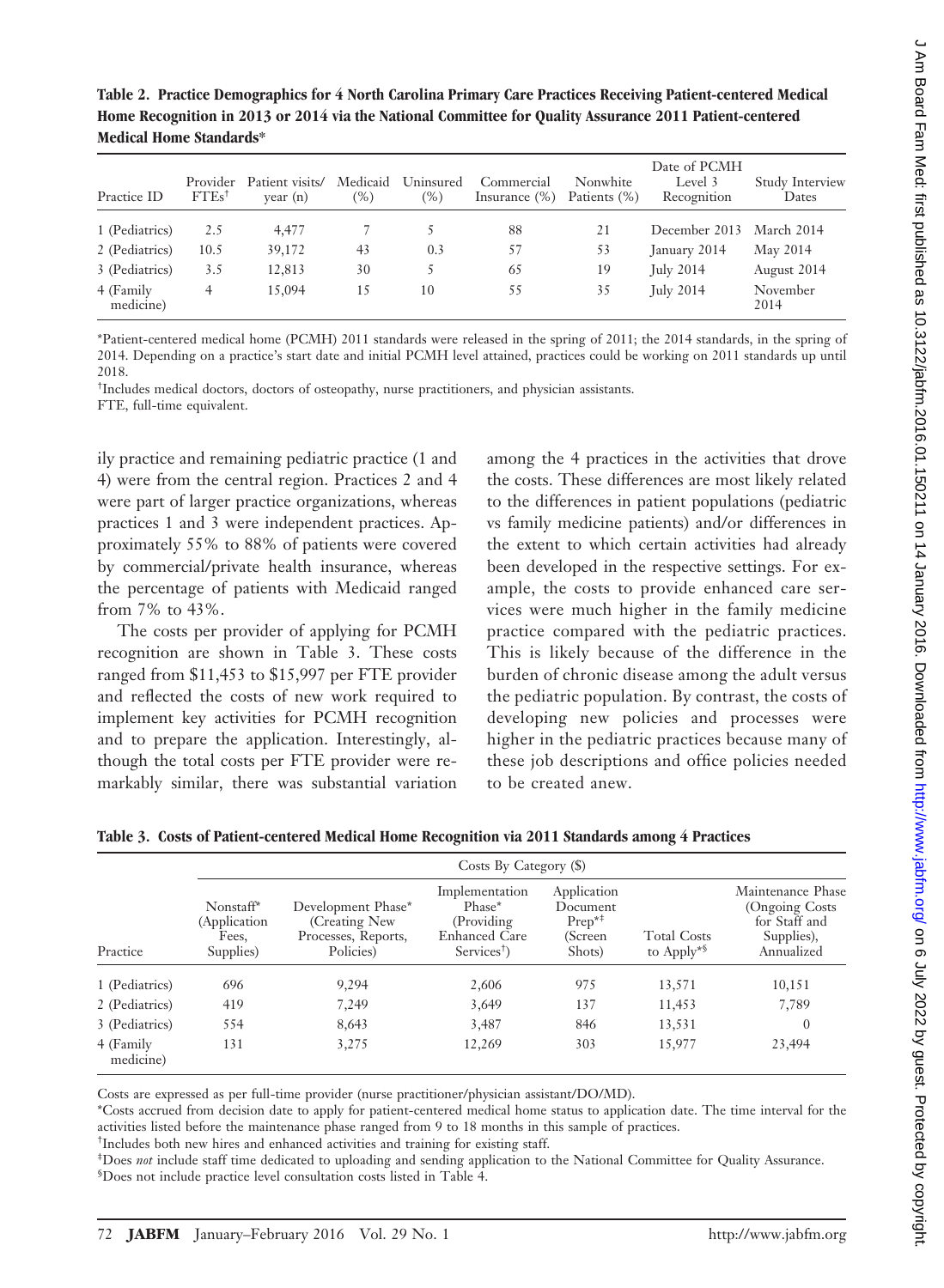Another marked difference was in the cost to maintain activities. While all practices noted an intention to maintain certain activities beyond the application, practice 3 reported no incremental maintenance costs because they had previously developed a comprehensive asthma care management system during participation in a statewide quality improvement initiative.

One cost driver that was consistent across all practices was creating screenshots to document the practice's compliance with the factors. Interviewees from all 4 practices reported that each screen shot took between 15 and 30 minutes to complete, and each practice created anywhere from 78 to just over 100 of these documents. This included finding examples (eg, logs to capture after-hours consultations with patients, formal care agreements with referring providers); redacting the patient's name or other identifiers; annotating the documents to identify compliance with specific factors; and converting the documents back into a PDF. The total cost of preparing documents for the application ranged from \$1,212 to \$2,961 per practice; the difference was driven primarily by the number of screenshots and the salaries of the people doing this work.

While the costs of applying for PCMH recognition were consistent across practices on a perprovider basis, multiplying the cost per provider by the number of providers revealed wide variation in the total costs based on practice size and specialty. Total costs ranged from just under \$34,000 for a 2.5-person pediatric practice to  $> $120,000$  for a pediatric practice with 10.5 FTE providers. Practices with 3.5 and 4 FTE providers had total costs estimates from just over \$47,000 (a pediatric practice) to nearly \$64,000 (the family medicine practice). The variation in costs based on the number of providers was driven by a combination of differences in how care management systems were operationalized, what types of supplies were purchased to meet requirements, and the time invested to understand how to generate required reports as well as other items displayed in Table 3.

Practice-level costs to support external consultants are shown in Table 4. Consultants or practice coaches provided 2 to 3 hours of on-site support each month to help practices identify necessary training materials and to guide and sequence the application processes, that ranged from approximately 9 to 18 months.

#### **Table 4. Costs of External Consultants (Per Practice)**

| Practice 1 (Pediatrics)      | \$2700 |
|------------------------------|--------|
| Practice 2 (Pediatrics)      | \$1050 |
| Practice 3 (Pediatrics)      | \$2600 |
| Practice 4 (Family medicine) | \$ 750 |

Table 5 identifies the PCMH activities that required the most time (*T*) and highlights those which were noted to be of high-value (superscript *V*). The largest time investments were made to complete the application workbooks, draft new policies and job descriptions, take and format screenshots, and identify strategies to manage the population of patients with chronic conditions and preventive care needs. Of these activities, the work that practices did to (1) define populations in need of services, (2) reach consensus on evidence-based protocols to implement, (3) strategize on closing loops with referring providers and outstanding laboratory and imaging tests, and (4) engage patients and families were unanimously voiced as well worth the effort. These activities were described as truly transformative and most likely to help improve patient experiences and outcomes.

### **Discussion**

This study of 4 primary care practices in North Carolina is one of the few we are aware of that used activity-based methods to describe the costs of applying for NCQA level 3 PCMH recognition. Results suggest that the cost per FTE provider may be similar across practices. Mean cost per provider in our study was \$13,700. This represents a significant opportunity cost for practices of any size— one that, without financial incentives or technical support, may hinder widespread adoption, despite the promise of the PCMH as a quality improvement strategy.

Emerging evidence of the effectiveness of the PCMH model indicates that transformation may improve care quality and outcomes; however, evidence of its effect on patient-level health care costs has been mixed.<sup>23-26</sup> Importantly, studies suggest that if savings do emerge, they are likely to come from reductions in emergency department visits or hospitalizations<sup>23,25</sup> and thus will not financially benefit primary care practices un-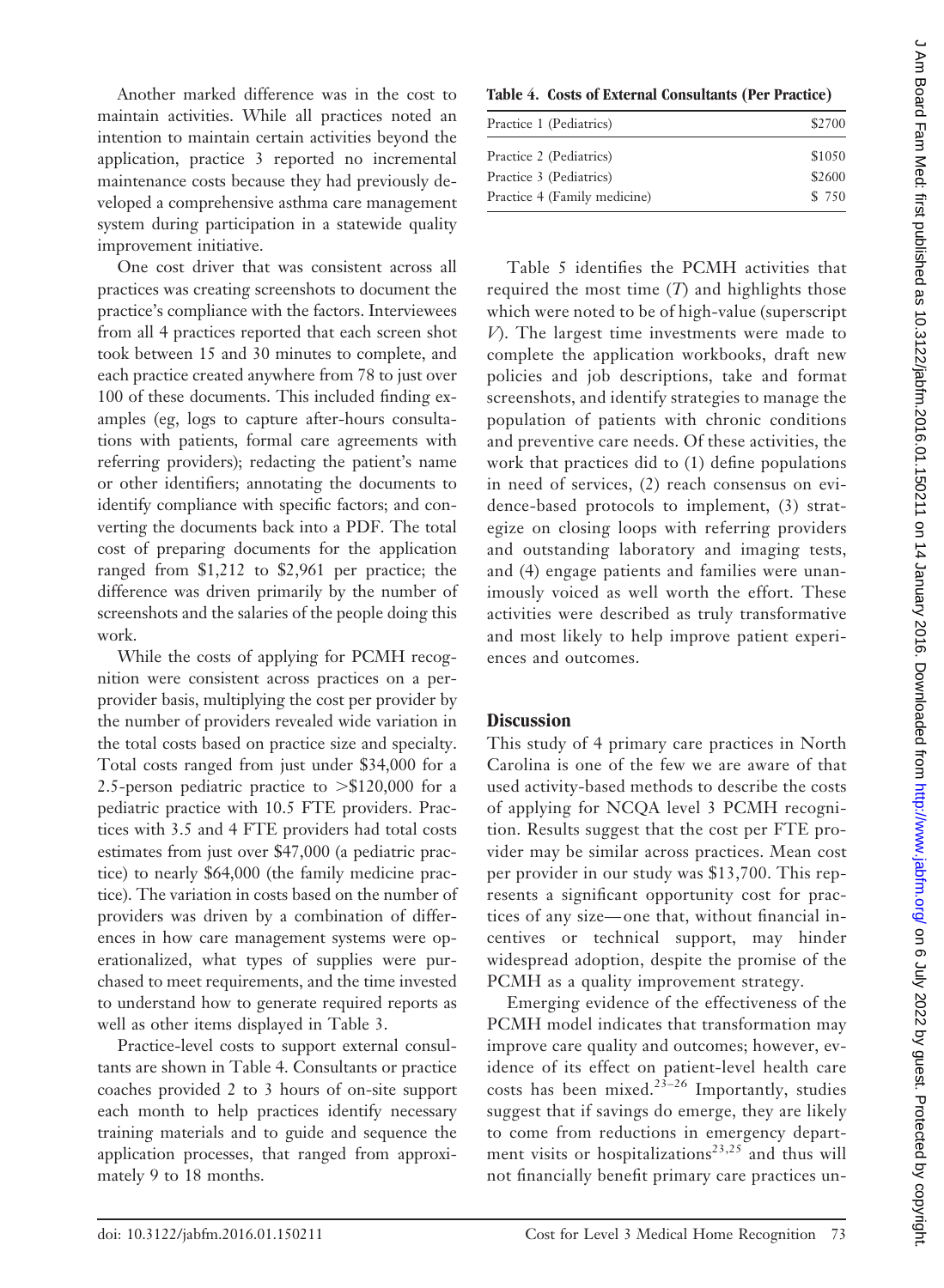|  |  |  | Table 5. Activities That Required the Greatest Time Investment* and the Highest Value for Improving Patient Care |  |  |
|--|--|--|------------------------------------------------------------------------------------------------------------------|--|--|

|                                                                                                                                                                                                                      | Practice 1<br>(Pediatrics) | Practice 2<br>(Pediatrics) | Practice 3<br>(Pediatrics) | Practice 1<br>(Family)<br>Medicine) |
|----------------------------------------------------------------------------------------------------------------------------------------------------------------------------------------------------------------------|----------------------------|----------------------------|----------------------------|-------------------------------------|
| Previsit planning and care coordination processes new work<br>to pre-populate patient charts, prepare for visits, identify<br>overdue or upcoming screening or other tests to<br>recommend)                          | $T^{V}$                    | $T^{V}$                    |                            | $T^{V}$                             |
| Defining 3 preventive care services, 3 different chronic care<br>services and identifying patients not recently seen and<br>patients on specific medications                                                         | $T^{V}$                    | $T^V$                      | $T^{V}$                    | $T^{V}$                             |
| Writing office policies defining processes to define work<br>flows for following up on laboratory, imaging,<br>and other care processes including drafting agreements<br>with consultants; drafting job descriptions | $T^V$                      | $T^{V}$                    | T                          | $T^{V}$                             |
| Demonstrating that >50% of patients who request an e-copy of<br>their information receive it within 3 business days                                                                                                  | T                          | T                          |                            |                                     |
| Establish patient satisfaction survey process                                                                                                                                                                        | $T^{V}$                    | $T^{V}$                    | T                          |                                     |
| Starting new office meetings dedicated to quality<br>improvement and working to complete NCQA<br>application requirements                                                                                            |                            | T                          |                            | T                                   |
| Creating and processing screenshots to demonstrate<br>existence of required elements                                                                                                                                 | T                          | T                          | T                          | T                                   |
| Providing after-hours access to care (providing advice to<br>patients electronically, and via phone, demonstrating hat<br>afterhours advice is then incorporated into the patient<br>record)                         | T                          | T                          |                            | T                                   |
| Workbook preparation and documentation                                                                                                                                                                               | T                          | T                          | T                          | T                                   |
| Clinical advice via secure messages during office (via<br>establishment of a patient portal purchased for PCMH work)                                                                                                 |                            | T                          | T                          |                                     |

\*All activities required at least one full working day (8 hours) of staff time to complete. Many activities, especially regarding preparing policy documents, job descriptions, screenshots, documenting chart data into workbooks, and devising plans managing populations, took much longer than 8 hours.

NCQA, National Committee for Quality Assurance; PCMH, patient-centered medical home; T, greatest time investment; TV, highest value for improving patient care.

less financial incentives or risk-based payment models are in place.

However, our participants acknowledged that several of the newly implemented activities were critical to improving care quality and were thankful that the application process drove their organizations to understand the need to dedicate time and resources to make these advancements. Of particular value were those activities that provided enhanced care management services to patients, that "closed loops," that supported the implementation of evidenced-based care protocols, and that engaged patients and families in improving the patient experience. However, the practices also were clear that the economic incentives from a dominant commercial insurer in North Carolina were critical to their decision to engage in this work.

Prior work detailing the investment that is required of practices to transform to medical

homes suggests that smaller practices would find it particularly challenging because of having fewer resources to dedicate to these efforts.<sup>27,28</sup> However, in our small sample of practices that received some consistent guidance from the North Carolina Area Health Education Center's Practice Support Program practice coaches, these challenges were able to be overcome. In fact, within our small sample we did not detect a marked cost advantage of being in progressively larger groups. Rather, differences in the effort required to meet various criteria were driven more by differences in patient population, or by practices' levels of engagement with previous quality improvement projects that overlapped the work required for PCMH recognition.

## *Limitations*

We recognize that our study and results are limited to a small sample of 4 practices in North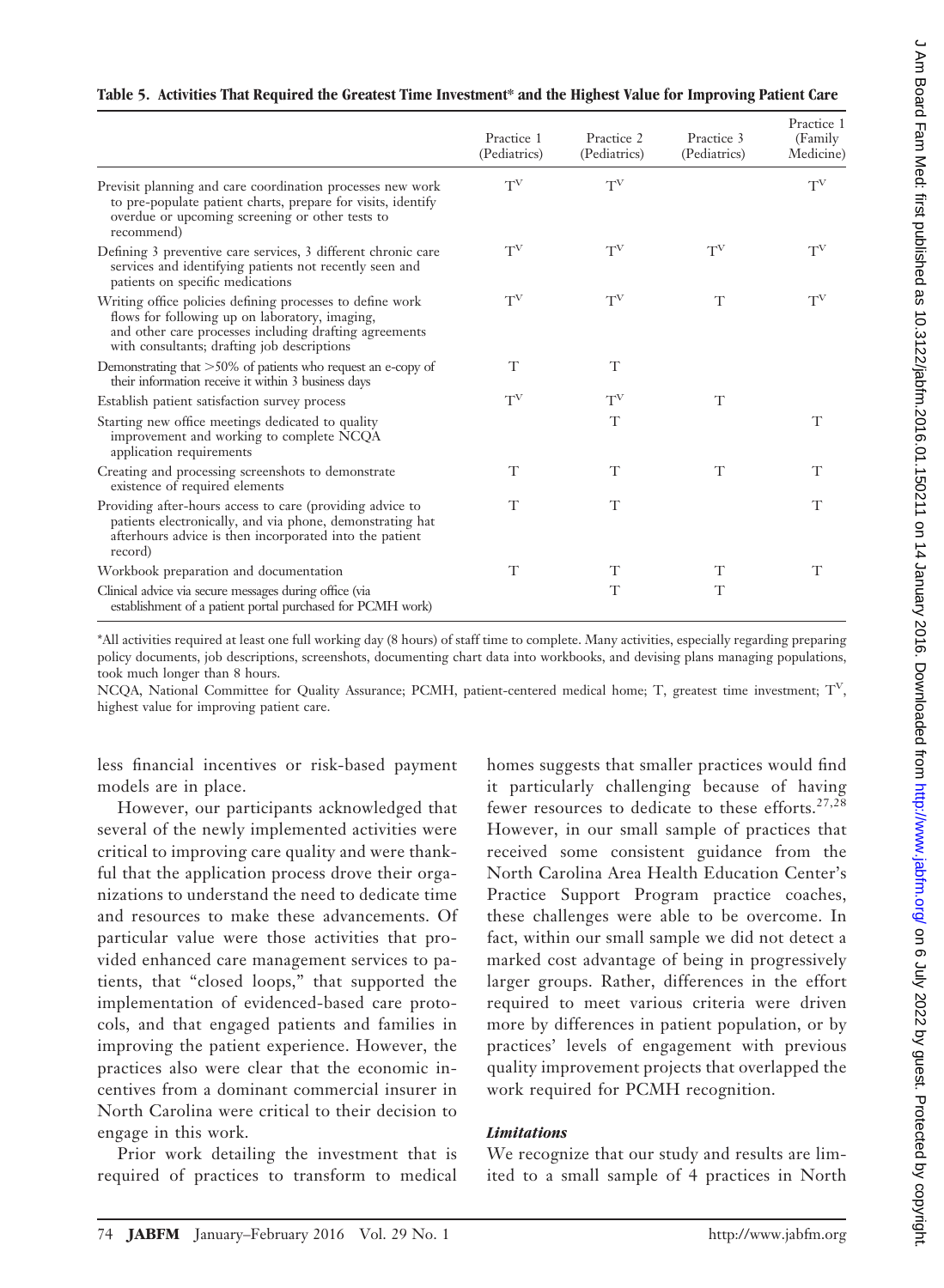Carolina, with 3 of the 4 being pediatric practices, and that our findings cannot be generalized to other settings. Importantly, practices in our study had the opportunity to engage in incentive programs that helped to motivate their decision to transform. In addition, 2 of the 4 practices were independently run, but they were members of a practice network and thus had shared administrative personnel who provided some support for the PCMH application process. Our practices all aimed for level 3 recognition; thus we cannot comment on how costs may be different for practices looking for level 1 or 2 recognition.

We also understand that respondent recall bias may affect the accuracy of our cost estimates. Still, reported estimates of the time required to create screenshots and draft office policies were consistent across the sites. In addition, during some interviews, we were able to review meeting agendas that detailed the times and content of office quality improvement/PCMH meetings, which helped to mitigate recall issues. Another concern is that the level of information we asked for during a single interview could have affected respondent energy and biased estimates accordingly. In future studies, staggering data collection throughout the application process could help to reduce both recall bias and fatigue.

Finally, much of the PCMH application work, especially by the providers, occurred outside of time during which they would otherwise be generating clinical revenue. The majority of our costs are thus "opportunity costs" that do not directly affect practice finances. Still, the investment of time and resources is not insignificant. Last, we did not gather information on benefits packages for the involved staff; one needs to include such calculations to generate total employee costs.

# *Recommendations to Reduce the Burden on Practices When Applying for PCMH Recognition*

To encourage broader implementation of the PCMH model, NCQA and other organizations could consider providing additional resources to enable practices to spend less time on some of the high-burden activities that are not viewed as creating value for patients. For instance, providing access to resources to facilitate preparation of the required screenshots could help reduce the costs to practices. Software such as the popular "Figure 1"

for medical imaging sharing provides a number of tools to efficiently remove patient identifiers from photographs and other images,<sup>29</sup> and could help to increase the efficiency of redacting protected information.

Similarly, NCQA and other organizations could reduce the amount of time practices spend drafting job descriptions and policies by having modifiable templates available online. Experienced practice coaches and practice staff who have created such documents could identify and share such examples.

# **Conclusions**

The experience of 4 primary care practices in North Carolina suggests that the benefits of developing and implementing the processes required to receive level 3 PCMH recognition from NCQA are well worth the effort. However, successful transformation requires significant investments of personnel time and resources, and these costs cannot be ignored.

As investigators continue to examine the effects of the PCMH model on patient-level outcomes and costs, they should also explore ways to incorporate practice-level costs. This study has demonstrated the feasibility of using activitybased approaches to understand these costs; however, more work remains to develop reliable and valid instruments that can be used across a variety of practice settings. Work is currently underway to develop, validate, and disseminate such instruments within the developing field of implementation science. $30,31$  As health care organizations continue to strive to achieve the Institute for Healthcare Improvement's triple aim, these instruments will be critical to the rigorous evaluation of the sustainability of innovations and emerging interventions.

The authors are indebted to practices that are part of the North Carolina Network Consortium for their continued interest and participation in research and quality improvement.

## **References**

1. Nielson M, Grundy P, Langner B, Zeemer, C. Benefits of implementing the primary care patient centered medical home: a review of cost & quality results, 2012. Available from: [https://www.pcpcc.org/guide/benefits](https://www.pcpcc.org/guide/benefits-implementing-primary-care-medical-home)[implementing-primary-care-medical-home.](https://www.pcpcc.org/guide/benefits-implementing-primary-care-medical-home) Accessed November 21, 2015.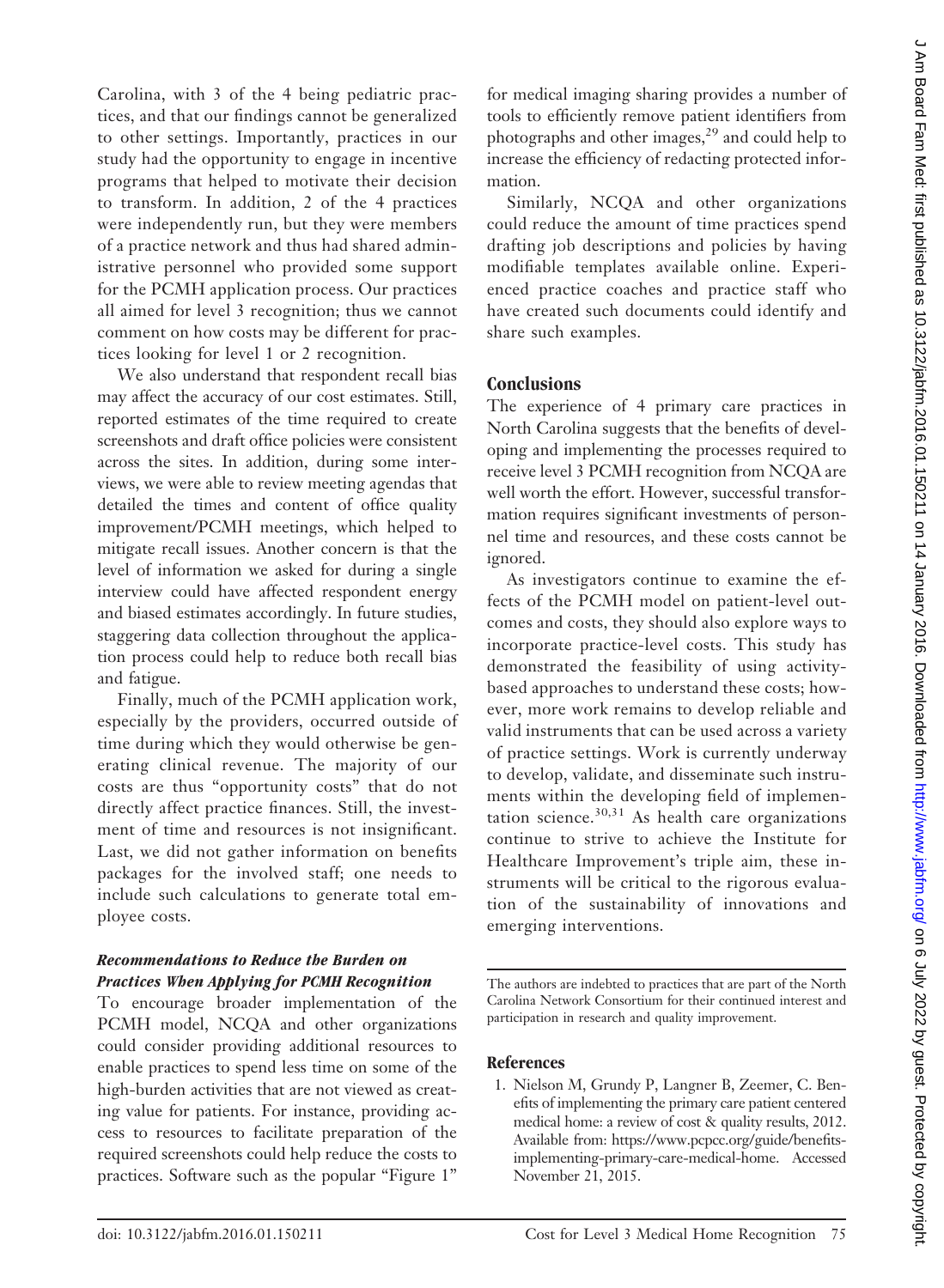- 2. Patel MS, Arron MJ, Sinsky TA, et al. Estimating the staffing infrastructure for a patient-centered medical home. Am J Manag Care 2013;19: 509 –16.
- 3. Paulus RA, Davis K, Steele GD. Continuous innovation in health care: implications of the Geisinger experience. Health Aff (Millwood) 2008;27: 1235– 45.
- 4. Steele GD, Haynes JA, Davis DE, et al. How Geisinger's advanced medical home model argues the case for rapid-cycle innovation. Health Aff (Millwood) 2010;29:2047–53.
- 5. Fields D, Leshen E, Patel K. Analysis & commentary. Driving quality gains and cost savings through adoption of medical homes. Health Aff (Millwood) 2010;29:819 –26.
- 6. Murray M, Davies M, Boushon B. Panel size: how many patients can one doctor manage? Fam Pract Manag 2007;14:44 –51.
- 7. Mehrotra A, Keehl-Markowitz L, Ayanian JZ. Implementing open-access scheduling of visits in primary care practices: a cautionary tale. Ann Intern Med 2008;148:915–22.
- 8. Philis-Tsimikas A, Fortmann A, Lleva-Ocana L, Walker C, Gallo LC. Peer-led diabetes education programs in high-risk Mexican Americans improve glycemic control compared with standard approaches: a Project Dulce promotora randomized trial. Diabetes Care 2011;34:1926-31.
- 9. Ghorob A, Vivas MM, De Vore D, et al. The effectiveness of peer health coaching in improving glycemic control among low-income patients with diabetes: protocol for a randomized controlled trial. BMC Public Health 2011;11:208.
- 10. Barg FK, Weiner MG, Joseph S, Pandit K, Turner BJ. Qualitative analysis of peer coaches' experiences with counseling African Americans about reducing heart disease risk. J Gen Intern Med 2012;27:167–72.
- 11. Spencer MS, Rosland AM, Kieffer EC, et al. Effectiveness of a community health worker intervention among African American and Latino adults with type 2 diabetes: a randomized controlled trial. An J Public Health 2011;101:2253-60.
- 12. Kumanyika SK, Fassbender JE, Sarwer DB, et al. One-year results of the Think Health! study of weight management in primary care practices. Obesity 2012;20:1249 –57.
- 13. Crabtree BF, Nutting PA, Miller WL, Stange KC, Stewart EE, Jaen CR. Summary of the National Demonstration Project and recommendations for the patient-centered medical home. Ann Fam Med 2010;8(Suppl 1):S80 –90; S92.
- 14. Nutting PA, Miller WL, Crabtree BF, Jaen CR, Stewart EE, Stange KC. Initial lessons from the first national demonstration project on practice transformation to a patient-centered medical home. Ann Fam Med 2009;7:254 – 60.
- 15. Scholle SH, Saunders RC, Tirodkar MA, Torda P, Pawlson LG. Patient-centered medical homes in the United States. J Ambul Care Manage 2011;34:  $20 - 32$ .
- 16. Reiter KL, Halladay JR, Mitchell CM, et al. Costs and benefits of transforming primary care practices: a qualitative study of North Carolina's Improving Performance in Practice. J Healthc Manag 2014;59:95–108.
- 17. Paustian ML, Alexander JA, El Reda DK, Wise CG, Green LA, Fetters MD. Partial and incremental PCMH practice transformation: implications for quality and costs. Health Serv Res 2014; 49:52–74.
- 18. Donahue KE, Halladay JR, Wise A, et al. Facilitators of transforming primary care: a look under the hood at practice leadership. Ann Fam Med May-Jun 11 Suppl 1:S27–33, 2013.
- 19. Halladay JR, Dewalt DA, Wise A, et al. More extensive implementation of the chronic care model is associated with better lipid control in diabetes. J Am Board Fam Med 2014;27:34 – 41.
- 20. NCQA. NCQA PCMH 2011 Standards, Elements and Factors Documentation Guideline/Data Sources. [https://www.ncqa.org/Portals/0/Programs/](https://www.ncqa.org/Portals/0/Programs/Recognition/PCMH_2011_Data_Sources_6.6.12) [Recognition/PCMH\\_2011\\_Data\\_Sources\\_6.6.12.](https://www.ncqa.org/Portals/0/Programs/Recognition/PCMH_2011_Data_Sources_6.6.12) Published 6/6/2012. Accessed Aug 17, 2015.
- 21. May 2012 national occupational employment and wage estimates United States. Last modified November 27, 2013. Washington, DC: US Bureau of Labor Statistics. Available from: [http://www.bls.gov/](http://www.bls.gov/oes/2012/may/oes_nat.htm#29-0000) [oes/2012/may/oes\\_nat.htm#29 – 0000.](http://www.bls.gov/oes/2012/may/oes_nat.htm#29-0000) Accessed November 21, 2015.
- 22. Medical Group Management Association [homepage]. Available from: [http://www.mgma.com/.](http://www.mgma.com/) Accessed May 30, 2015.
- 23. Romaire MA, Bell JF, Grossman DC. Health care use and expenditures associated with access to the medical home for children and youth. Med Care 2012;50:262–9.
- 24. Koshy RA, Conrad DA, Grembowski D. Lessons from Washington state's medical home payment pilot: what it will take to change American health care. Popul Health Manag 2015;18:237– 45.
- 25. van Hasselt M, McCall N, Keyes V, Wensky SG, Smith KW. Total cost of care lower among Medicare fee-for-service beneficiaries receiving care from patient-centered medical homes. Health Serv Res 2015;50:253–72.
- 26. Alexander JA, Markowitz AR, Paustian ML, et al. Implementation of patient-centered medical homes in adult primary care practices. Med Care Res Rev 2015;72:438 – 67.
- 27. Landon BE, Normand SL. Performance measurement in the small office practice: challenges and potential solutions. Ann Intern Med 2008;148:353–7.
- 28. Berry CA, Mijanovich T, Albert S, et al. Patientcentered medical home among small urban prac-